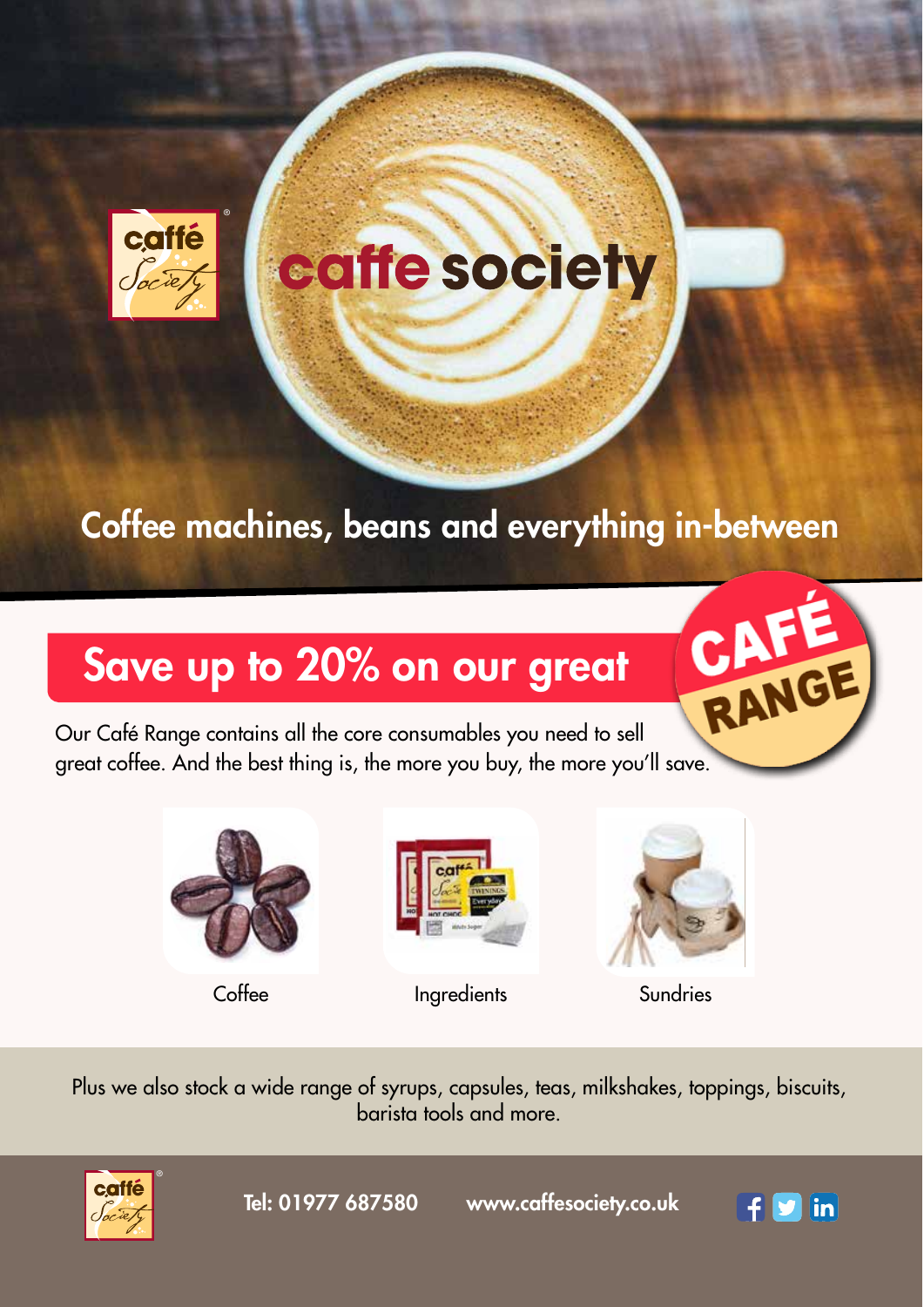

coffee machines, beans & everything in-between



#### **SPEND £195: SAVE 10% SPEND £599: SAVE 15% SPEND £899: SAVE 20%**

Discounts only apply to products within the Cafe Range.

|                                                       | <b>Coffee Beans</b>                                                          |                                     |                                                             |                                                                                                                                         |                                      |
|-------------------------------------------------------|------------------------------------------------------------------------------|-------------------------------------|-------------------------------------------------------------|-----------------------------------------------------------------------------------------------------------------------------------------|--------------------------------------|
|                                                       | Hand-picked, carefully roasted and<br>distinctively delicious.               |                                     |                                                             |                                                                                                                                         |                                      |
| <b>Super Crema</b>                                    |                                                                              |                                     |                                                             |                                                                                                                                         |                                      |
| COF01<br>COF01A<br>COF026A<br>COF04E                  | $6 \times 1$ kg<br>1kg<br>$24 \times 250$ g<br>200 <sub>g</sub>              | £78.00<br>£13.50<br>£90.00<br>£3.25 |                                                             | <b>Decaf Coffee Beans</b><br>Great tasting decaffeinated coffee every single time.                                                      |                                      |
|                                                       | Supremo Espresso                                                             |                                     |                                                             |                                                                                                                                         |                                      |
| COF04B<br>COF04C                                      | $8 \times 1$ kg<br>1kg                                                       | £72.00<br>£9.25                     | <b>Decaffeinated</b><br>COF <sub>07</sub><br>COF31          | $6 \times 1$ kg<br>1 <sub>kg</sub>                                                                                                      | £84.00<br>£14.00                     |
| <b>Triple Certified Grand Cru</b>                     |                                                                              |                                     | <b>Fairtrade Decaf Espresso</b>                             |                                                                                                                                         |                                      |
| COF06BB<br>COF06E<br>COF04H                           | $6 \times 1$ kg<br>1kg<br>200 <sub>g</sub>                                   | £94.00<br>£16.00<br>£5.50           | COF07A<br>COF07B                                            | $6 \times 1$ kg<br>1kg                                                                                                                  | £90.00<br>£15.50                     |
| <b>Elly</b>                                           |                                                                              |                                     |                                                             |                                                                                                                                         |                                      |
| COF <sub>02</sub><br>COF02B                           | $6 \times 1$ kg<br>1kg                                                       | £78.00<br>£13.50                    |                                                             | <b>Ground Coffee</b><br>Pre-ground fresh coffee that is bursting with flavour.                                                          |                                      |
| COF04F                                                | 200 <sub>g</sub>                                                             | £3.75                               | <b>Espresso Grind</b>                                       |                                                                                                                                         |                                      |
| <b>Primo</b><br>COF <sub>03</sub><br>COF03B<br>COF04G | $6 \times 1$ kg<br>1kg<br>200 <sub>g</sub><br><b>Espresso Milanese</b>       | £78.00<br>£13.50<br>£3.50           | COF30B<br>COF30<br>COF <sub>23</sub> C<br>COF <sub>26</sub> | Colombian Decaffeinated 6 x 1kg<br>Colombian Decaffeinated 1kg<br>Decaf Fairtrade One Shot<br>Sachets 100 x 7g<br>Super Crema 24 x 250g | £90.00<br>£15.50<br>£27.00<br>£90.00 |
| COF04                                                 | $6 \times 1$ kg                                                              | £69.00                              |                                                             | <b>Filter Coffee Sachets</b>                                                                                                            |                                      |
| COF04A<br>COF04D                                      | 1kg                                                                          | £12.00<br>£3.25                     | COF <sub>25</sub>                                           | Colombian Decaffeinated 60g                                                                                                             | £45.00                               |
|                                                       | 200 <sub>g</sub>                                                             |                                     | COF <sub>23</sub>                                           | Fairtrade Colombian 60g                                                                                                                 | £4500                                |
| COF <sub>05</sub><br>COF05B<br>COF04I                 | <b>Fairtrade Espresso</b><br>$6 \times 1$ kg<br>1kg<br>200 <sub>g</sub>      | £84.00<br>£14.50<br>£4.50           | COF <sub>09</sub><br>COF <sub>27</sub><br>COF <sub>08</sub> | Roma Rich Blend 50g<br>Roma Rich Blend 75g<br>Italian Blend 50g                                                                         | £38.00<br>£43.00<br>£38.00           |
|                                                       | Fairtrade Organic Java                                                       |                                     |                                                             | <b>Elly Bulk Brew Coffee</b>                                                                                                            |                                      |
| COF <sub>06</sub><br>COF06C                           | $6 \times 1$ kg<br>1kg                                                       | £90.00<br>£15.50                    | COF02A<br>COF02C                                            | $6 \times 1$ kg<br>1kg                                                                                                                  | £78.00<br>£13.50                     |
| COF04K                                                | 200 <sub>g</sub>                                                             | £4.75                               | <b>Cafetiere Sachets</b>                                    |                                                                                                                                         |                                      |
| COF05A<br>COF05C<br>COF04J                            | <b>Fairtrade Creme Supreme</b><br>$6 \times 1$ kg<br>1kg<br>200 <sub>g</sub> | £78.00<br>£13.50<br>£4.25           | COF18<br>COF19                                              | Colombian 100 x 15g<br>Decaffeinated $100 \times 15$ g                                                                                  | £33.00<br>£33.00                     |



#### 01977 687580 www.caffesociety.co.uk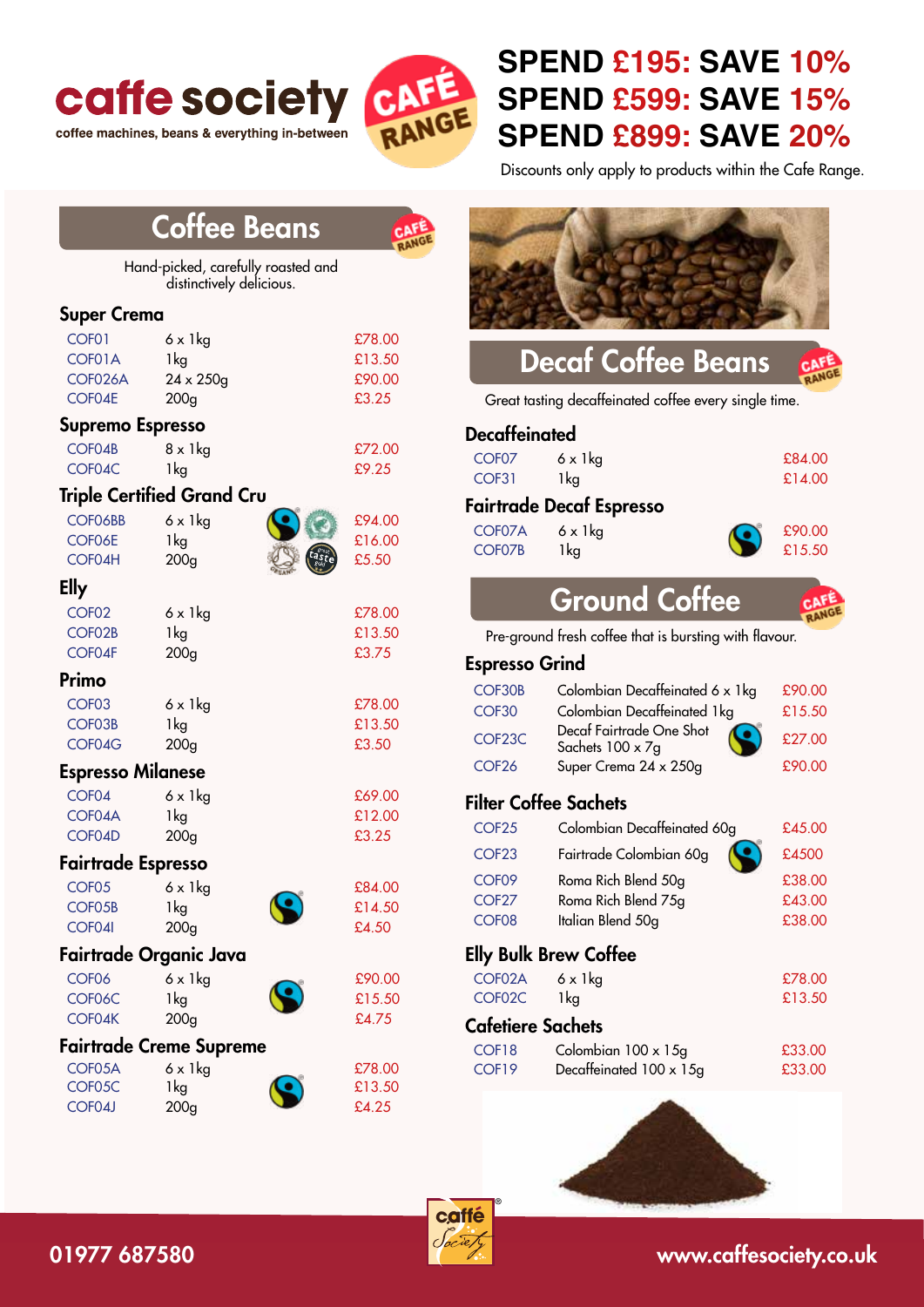|                      |                                   | caffe  | B<br>B<br>B |
|----------------------|-----------------------------------|--------|-------------|
|                      | <b>Ingredients</b>                |        | B           |
| <b>Hot Chocolate</b> |                                   |        | B           |
| <b>HC1000</b>        | Caffe Society Original 2kg Tub    | £12.99 | B           |
| HC <sub>01</sub>     | Traditional Red Sachets 100 x 23g | £23.00 |             |
| <b>Sugar Sticks</b>  |                                   |        |             |
| SBC04B               | White 1000 x 2.5g                 | £9.99  |             |
| SBC01A               | White Fairtrade $1000 \times 3g$  | £10.50 |             |
| SBC02A               | Brown Fairtrade 1000 x 3g         | £10.50 |             |
|                      |                                   |        |             |

 $_5^{\prime}$ 

### Cleaning Materials

#### Cleaning Products

|              |                                                                 | £9.99  |
|--------------|-----------------------------------------------------------------|--------|
| BTC45        | Traditional Cleaning Powder 900g                                |        |
| <b>BTC46</b> | Cappuccino Cleaner 1 Litre                                      | £9.99  |
| <b>BTC50</b> | Coffee Cleaning Tablets 1.2g (25 pack)                          | £12.50 |
| BTC50A       | Coffee Cleaning Tablets 1.2g (100 pack)                         | £34.99 |
| BTC50B       | Coffee Cleaning Tablets 0.5g (70 pack)<br>(For micro/prontobar) | £24.99 |
| BTC47F       | Descale Liquid 700ml                                            | £3.95  |
|              |                                                                 |        |



#### We also stock a wide range of other Ingredients and Sundries at great prices.

See below and reverse - these products are not included in the Cafe Range offers.

## Essential Barista Tools



barista needs. From metal coffee tampers, stainless steel knock out draws, thermometers and foaming jugs to ensure milk perfection, to stands and shakers for the storage of syrups and toppings.

# Sweetbird Syrups

Instantly add new flavours to any hot or cold drink. These coffee syrups are an integral addition to almost any high-street coffee shop looking to diversify its menu. Over 40 flavours to choose from!

#### Takeaway Coffee Cups and Lids



CGH52 We understand the need to cater for the takeaway market and so have a wide range of alternatives to the traditional coffee mug. You can still keep coffee hot without compromising on taste quality.

> Regularly needing to replenish your supply? Our prices guarantee that you can stay stocked up on disposable cups to allow you to concentrate on making quality hot drinks.



#### 01977 687580 **by a straight of the straight of the straight of the straight of the straight of the straight of the straight of the straight of the straight of the straight of the straight of the straight of the straight o**